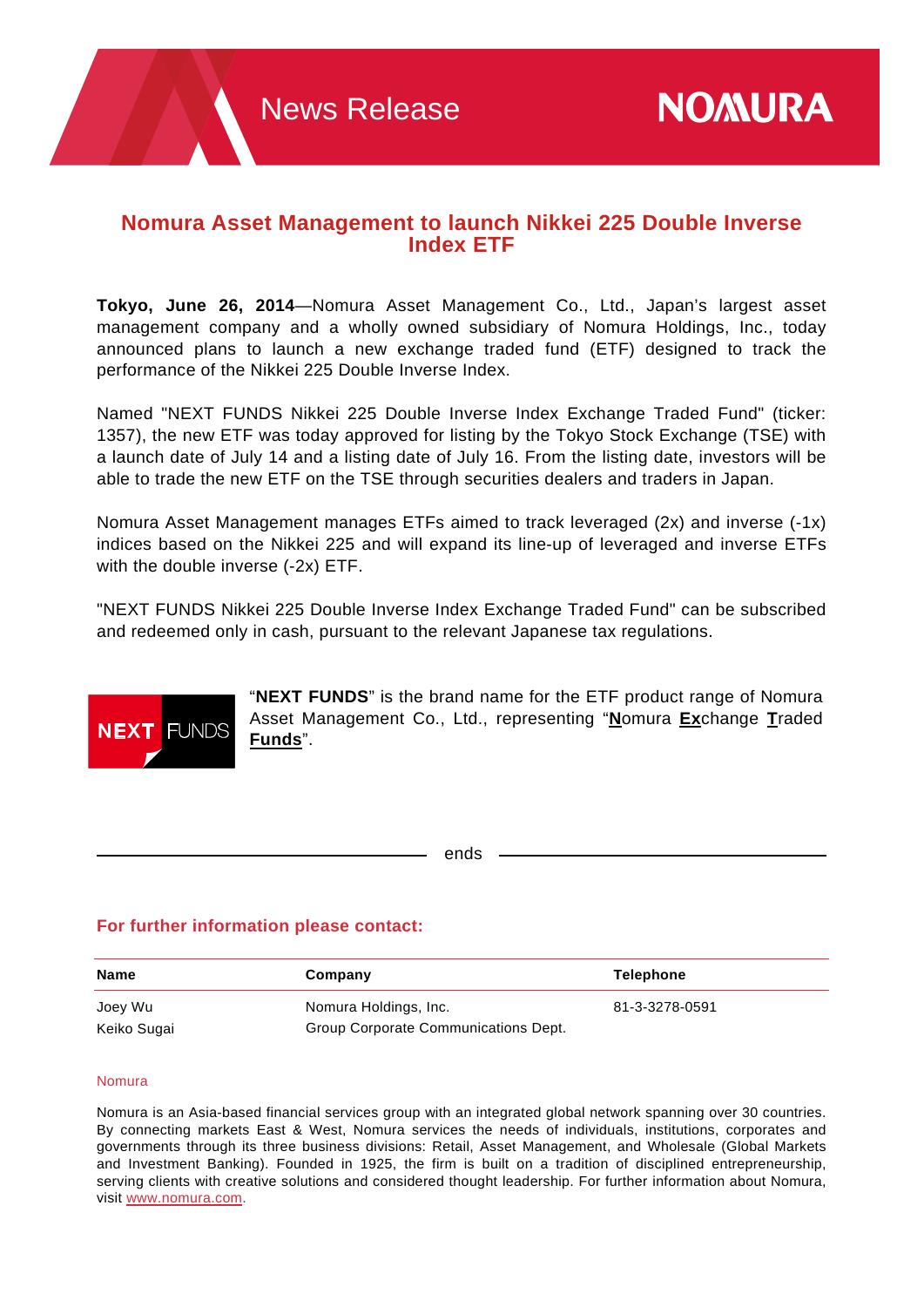#### **Disclaimer of "Nikkei 225 Leveraged Index"**

The Nikkei 225 Double Inverse Index, which is calculated by a method independently developed by Nikkei Inc. ("Nikkei") is a copyrightable work. Nikkei owns the copyright and any other intellectual property rights in the Nikkei 225 Double Inverse Index itself and the method for calculating, Nikkei 225 on which The Nikkei 225 Double Inverse Index calculated.

All ownership of trademark and any other intellectual property rights with respect to marks representing "Nikkei", "Nikkei 225 Double Inverse Index" and "Nikkei Stock Average (Nikkei 225)" belong to Nikkei.

The NEXT FUNDS Nikkei 225 Double Inverse Index Exchange Traded Fund is not in any way sponsored, endorsed or promoted by Nikkei. Nikkei does not make any warranty or representation whatsoever, express or implied, either as to the results to be obtained as to the use of the Nikkei 225 Double Inverse Index and the Nikkei 225("Indexes") or the figure as which the Indexes stand at any particular day or otherwise. The Indexes are compiled and calculated solely by Nikkei. However, the Nikkei shall not be liable to any person for any error in the Indexes and Nikkei shall not be under any obligation to advise any person, including a purchaser or vendor of the NEXT FUNDS Nikkei 225 Double Inverse Index Exchange Traded Fund, of any error therein.

In addition, Nikkei gives no assurance regarding any modification or change in any methodology used in calculating the Indexes and is under no obligation to continue the calculation, publication and dissemination of the Indexes.

### **Notice concerning Nikkei 225 Double Inverse Index**

The Nikkei 225 Double Inverse Index is always calculated so that the rate of change of the index between two consecutive business days is the doubled inverse of (i.e. minus two times) the rate of change of the Nikkei Average over the same period. However, the rate of change of the Nikkei 225 Double Inverse Index over periods of more than two business days does not generally calculate to the doubled inverse of (i.e. minus two times) the rate of change of the Nikkei Average in the calculation, resulting in an unavoidable difference in calculations.

The difference between the rate of change of the Nikkei 225 Double Inverse Index and the doubled inverse of (i.e. minus two times) the rate of change of the Nikkei Average over more than two business days varies depending on the path of movement of the Nikkei Average during the period and may occur in either positive or negative direction. However, in general when the price movement of the Nikkei Average repeats a rise and descent, it is more likely that the difference will occur in the negative direction. Moreover, difference tends to become larger over longer periods.

Therefore, the NEXT FUNDS Nikkei 225 Double Inverse Index Exchange Traded Fund is not generally suitable for long-term investment and is suitable for investment aimed at capturing market movements over relatively short periods.

#### **Disclaimer of Nomura Asset Management**

The contents of this material are based on an English translation of a Japanese announcement made on June 26, 2014 by Nomura Asset Management Co., Ltd. Whilst every effort has been made to translate the Japanese document into English, the accuracy and correctness of this translation are not guaranteed, therefore please refer to the original Japanese document which shall supersede, amend or supplement all other translations..

Please note that the information contained in this document is for reference purposes only and does not constitute an offer to sell or the solicitation of an offer to buy securities by Nomura Asset Management Co., Ltd. to any person in Japan and does not constitute a distribution, an offer to sell or the solicitation of an offer to buy any securities or provide any services in any jurisdiction in which such distribution or offer is not authorized.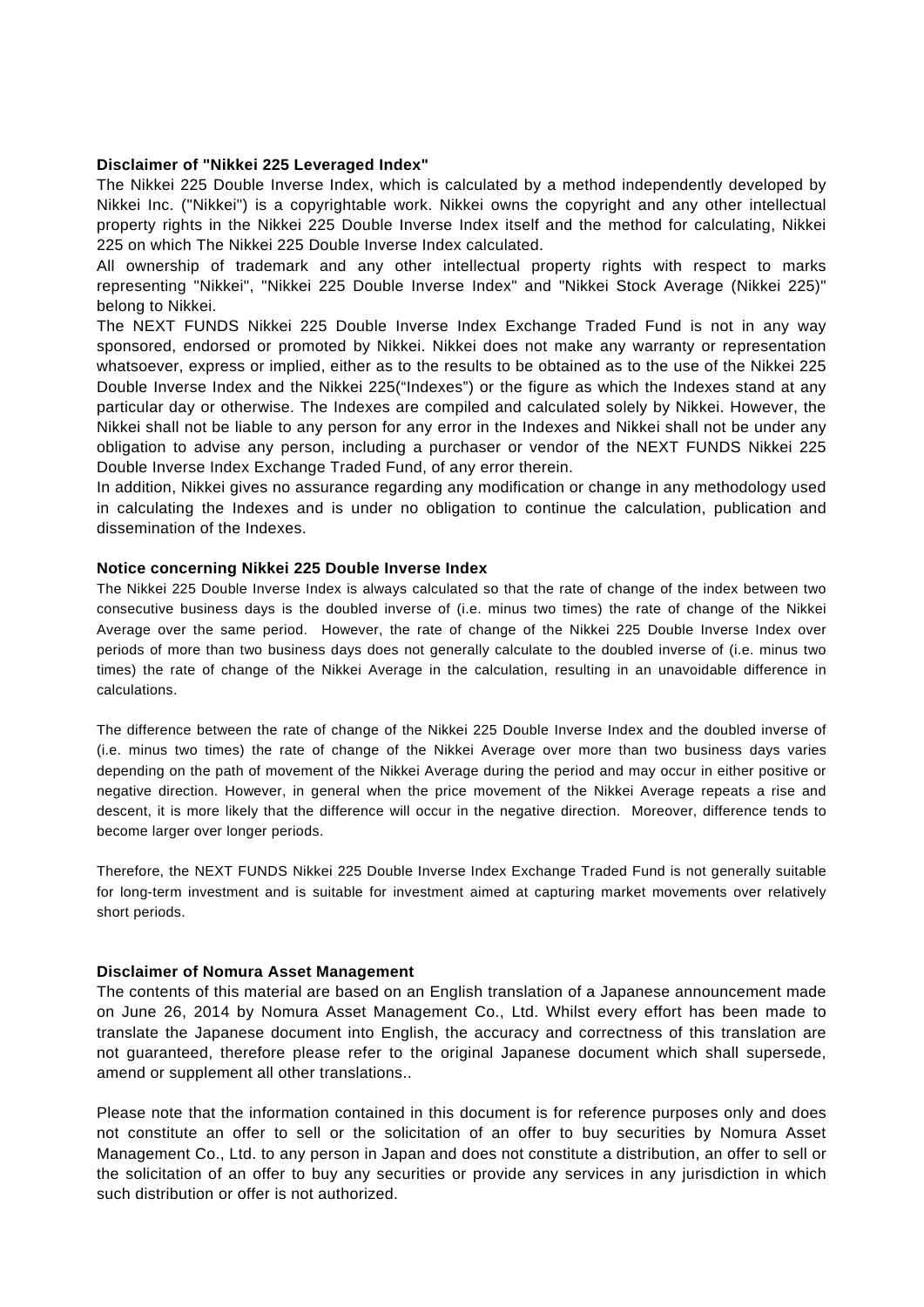Furthermore, none of the shares of the Fund have been or will be registered under the United States Securities Act of 1933, as amended ("1933 Act"), or under the securities laws of any state or political subdivision of the United States of America or any of its territories, possessions or other areas subject to its jurisdiction including the Commonwealth of Puerto Rico (the "United States"). The Fund has not been and will not be registered under the United States Investment Company Act of 1940, as amended, nor under any other US federal laws.

Accordingly, the information in this document is not made or directed to any person in the United States or to any U.S. person. Under no circumstance shall the provision of the information on this document be deemed to constitute an offer of securities or an offer to provide any services to any person in the United States or to any U.S. Person as the term is defined under 1933 Act. Residents of the United States are specifically prohibited from investing in the NEXT FUNDS and no person may offer investment in these funds to residents of the United States.

Furthermore, the information in this document is not made or directed to any person in the United Kingdom and under no circumstances shall the provision of the information in this document be deemed to constitute an offer of securities or an offer to provide any services to any person in the United Kingdom.

## **Disclosures required in Japan**

Registered Company Name: Nomura Asset Management Co., Ltd.

Registration Number: Director of the Kanto Local Financial Bureau (Financial instruments firms) No. 373

Member Associations: The Investment Trusts Association, Japan; Japan Investment Advisers Association

This document is issued for reference purposes to explain the outline of "NEXT FUNDS Nikkei 225 Double Inverse Index Exchange Traded Fund" ("Fund") and does not constitute disclosure material based on the Financial Instruments and Exchange Law. Moreover, this document is not in any way intended to be an investment solicitation. Before investing in the Fund, prospective investors should carefully read the "Securities Registration Statement", "the Prospectus", and the "Document Prior to Conclusion of Contract" under your own responsibilities and based on your own judgment.

Nomura Asset Management Co., Ltd. does not directly handle order requests for the Fund from investors. To invest in the Fund, it is necessary to open an account with a nearby Type-1 financial instruments business provider (securities firm) that handles ETFs and make a request to the broker.

Since the Fund invests primarily in securities and future contracts, there is a risk that the market price of such securities or the NAV per unit of the Fund could decline and cause an investment loss due to a decline in the stock price index, a price decline in securities comprising the index, the bankruptcy of a stock issuer, or deterioration in the financial conditions of an issuer, in addition to other market factors.

# **AN INVESTOR'S PRINCIPAL IS THEREFORE NOT GUARANTEED.**

## **AN INVESTOR SHALL BEAR THE FOLLOWING COSTS WHEN INVESTING IN THE FUND.**

## **Trading Fee**

Trading of the Fund incurs brokerage commission fees set by a Type-1 financial instruments business provider (securities firm) that handles the transaction. These commissions are separate from the actual transaction value. (Because the commissions charged by each securities firm differ, it is not possible to specify a maximum amount.)